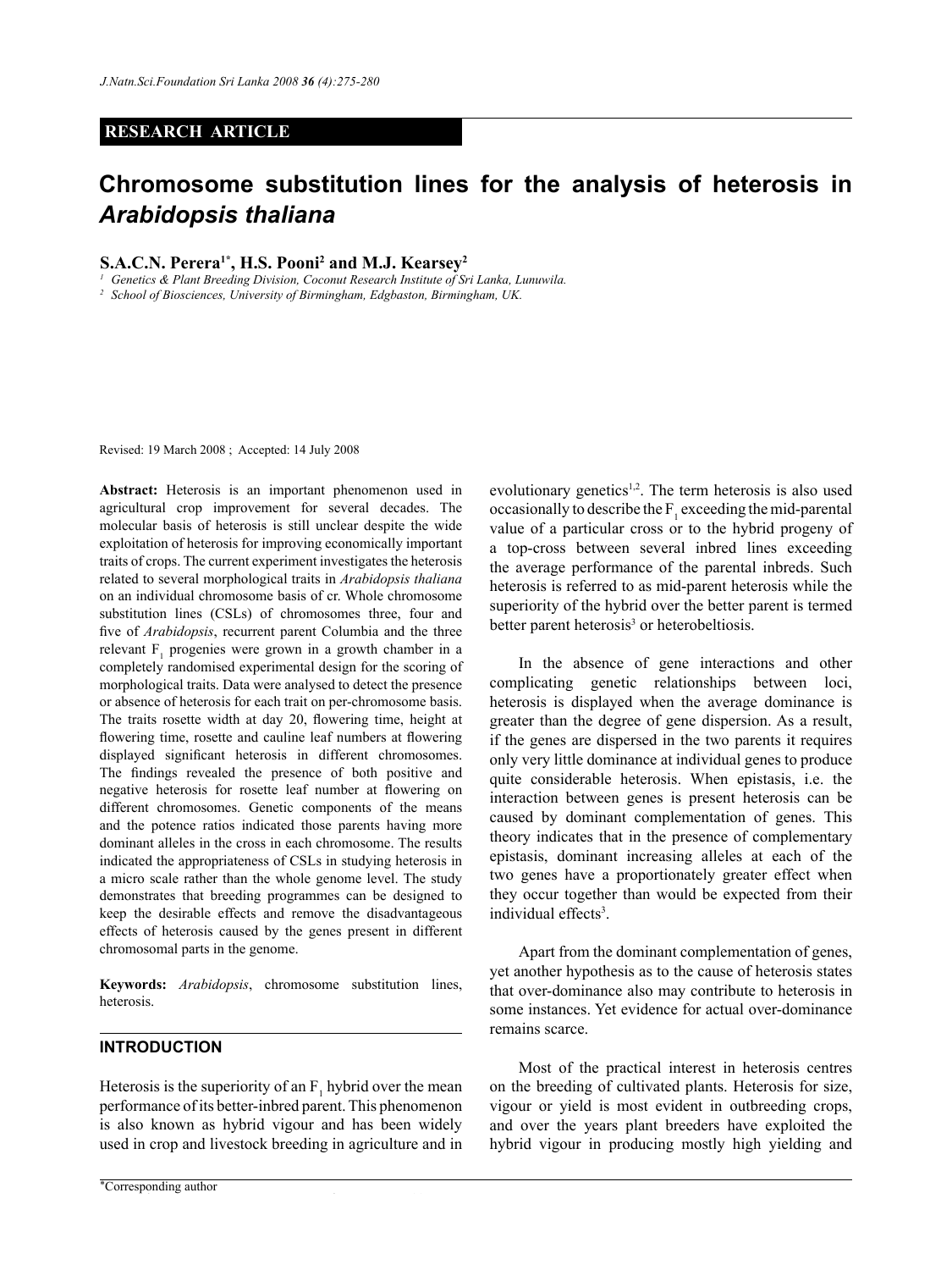environmentally stable cultivars of crops. Experiments with wheat have provided evidence to support the hypothesis that heterosis in wheat is due to dominant complementation with linkage and interaction of alleles<sup>4</sup>. Maize is a very good example in which heterosis has long been exploited in the production of high yielding  $F_1$ seeds in commercial quantities and the same theory was shown to apply for heterosis in maize in the experiments conducted in 1983<sup>5</sup>.

Studies have revealed that over-dominance is not a major cause of heterosis for yield in a cross between the two subspecies of rice, because there was no correlation between most traits and overall genomic heterozygosity<sup>2</sup>. In this experiment heterozygotes were never superior to both homozygotes in analysis of Quantitative Trait (QTL) and some  $F_8$  inbred lines were actually superior to the  $F_1$  for all traits evaluated.

Despite the exploitation of heterosis in improving desirable traits in crop and animal breeding the underlying genetic basis of heterosis is still unclear. The advances of molecular genetics in the recent past, paves the way for the study of the molecular basis of heterosis. A model organism such as *Arabidopsis* to which the most advanced molecular techniques can be applied, is a suitable candidate to be used in such a study. The availability of whole chromosome substitution lines (CSLs) in *Arabidopsis* facilitates the investigation of heterosis on an individual chromosome basis rather than on the whole genome.

*Arabidopsis* has a haploid karyotype of five chromosomes and accordingly five whole CSLs can be produced. Previous studies<sup>6</sup> reported the production of CSLs in *Arabidopsis* for the genetic analysis of quantitative traits using a marker assisted breeding programme. *Arabidopsis* accessions Columbia (Col) and Landsberg (L*er*) have been used as the recurrent parent and donor parent respectively in this breeding programme because of the extensive existing genetic analysis information and the sequence information on these lines.

When using CSLs in studying heterosis, the relevant CSL and the recurrent parent (Columbia) are considered as the inbred parents. A cross between these two parents will generate an  $F_1$  progeny in which the particular chromosome is entirely heterozygous in a pure homozygous genetic background of the recurrent parent. The genetic analysis of desired traits in these three populations (two inbred parents and the  $F_1$ ) facilitates the studying of heterosis on an individual chromosome basis. The objective of the current study was to study the chromosomal basis of heterosis for some morphological traits in *Arabidopsis* chromosome substitution Lines.

# **Methods and Materials**

*Plant material*: Seeds of CSLs of *Arabidopsis*  chromosomes 3, 4 and 5, (CSL3, CSL4 and CSL5), the relevant  $F_1$  progeny of CSLs (obtained by backcrossing each CSL to the recurrent parent Columbia (CSL3- $F_1$ , CSL4- $F_1$  and CSL5- $F_1$ ) along with Columbia (Col) (the recurrent parent in substitution lines) were used in the experiment.

 Twenty-five plants of each line (a total of 175 plants) were grown in a completely randomised experimental design surrounded by a peripheral guard row under controlled environmental conditions. Each plant was grown in a 5-inch pot filled with compost mixture. Three seeds were placed in each pot at sowing in order to allow for non-germination, and ten days after germination the plants were thinned down to one plant per pot. The environment in the growth chamber was controlled, and maintained at 16 h photoperiod and 240 C temperature.

*Traits scored*: The traits germination time (GT), bolting time (BT-days from germination to bolting), flowering time (FT-days from germination to opening of the first flower) leaf number and the rosette width at day 20 from sowing (LN-20 and RW 20), height, rosette and cauline leaf number at flowering time (HF, RLNF and CLNF) were scored for each plant.

*Data Analysis*: Descriptive statistics were calculated for all the traits for the lines Col, CSL3, CSL4, CSL5, CSL3- $F_1$ , CSL4- $F_1$  and CSL5- $F_1$ . Analysis of variance was performed among the 3 lines (two parents and the  $F_1$ ) for each chromosome for each trait. The means of Col, each CSL and the relevant  $F_1$  were compared to detect whether the  $F_1$  means were either lower or higher than the means of the parents. When the mean value of the  $F_1$  was either below or above the means of both the parents, Student's t test was performed to compare the means of the  $F_1$  and the parent that has a mean closer to the  $F_1$  value. If it was significant, the trait was identified to display hybrid vigour. When germination-time was shown to have an effect on the observed variation among the lines (as displayed by ANOVA using germination time as a co-variate) the adjusted means with the covariate were used in calculating the heterosis.

In addition, homogeneity tests (Bartlett's test) for the variance between the three populations in each chromosome were performed for each trait to confirm the uniformity of environmental variation for each trait.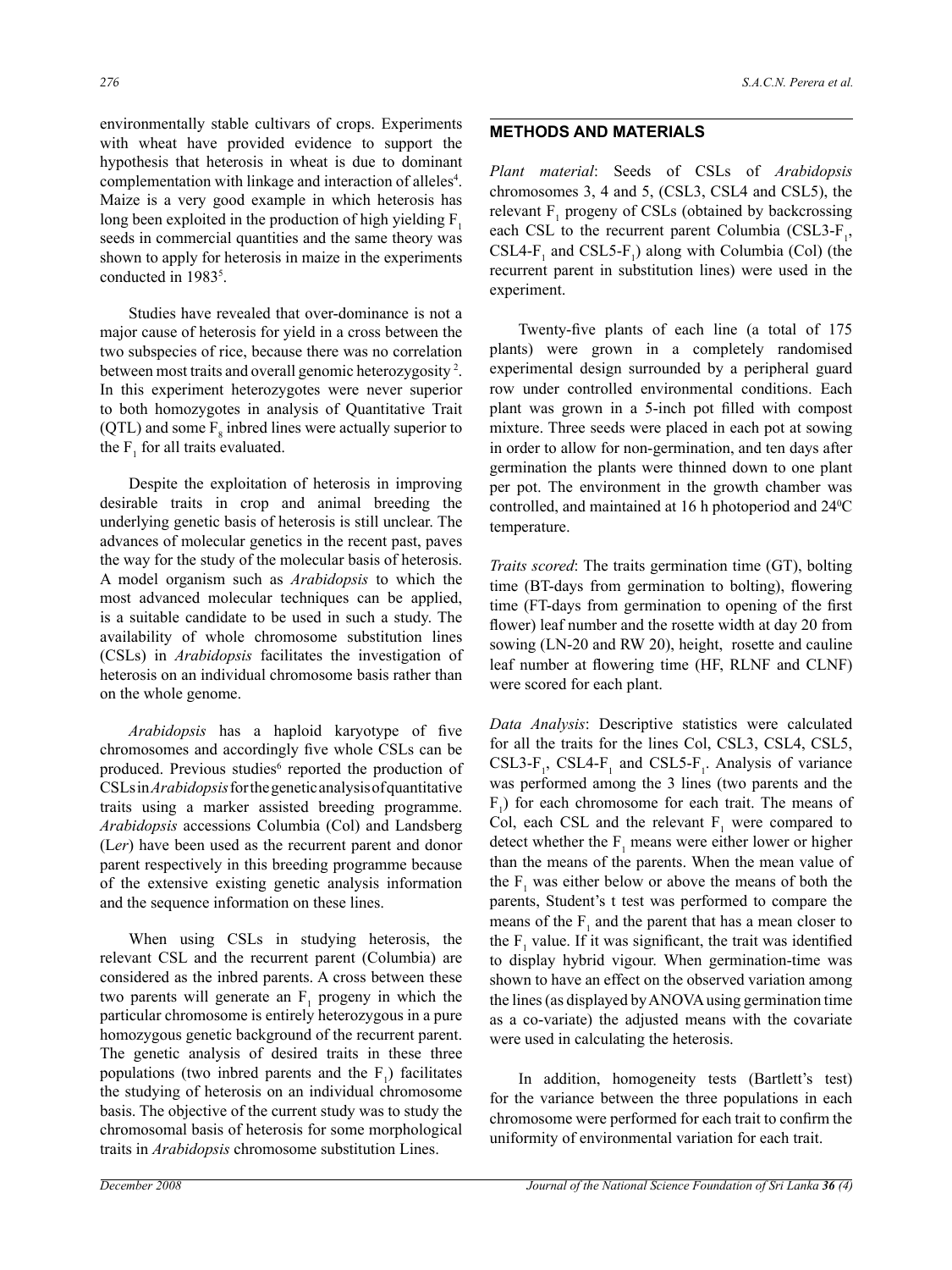The mid parental value m, the additive and dominance components ( $a_A$  and  $d_A$  respectively) were calculated for each trait for chromosomes 3, 4 and 5 using the following formulae.

$$
m = (P1 + P2) / 2
$$
  
\n
$$
aA = (P1 - P2) / 2
$$
  
\n
$$
dA = F1 - (P1 + P2) / 2
$$

 $P_1$  = mean of Col,  $P_2$  = mean of CSL,  $F_1$  = mean of  $F_1$ The potence ratio  $(d_A / |a_A|)$  was then calculated for each trait in each chromosome.

# **Results**

#### **Analysis of variance**

Analysis of variance revealed statistically significant differences for GT ( $p$  $> 0.0001$ ), FT ( $p$ = $0.013$ ), CLNF (p<0.0001) and RWF (p=0.001) between Col (parent 1) and CSL3-F<sub>1</sub>. Traits BT (p>0.0001), FT (p=0.0009), LN-20  $(p=0.003)$  and RW-20  $(p=0.004)$  were significantly different between CSL3 (parent 2) and CSL3- $F_1$ .

For chromosome 4, FT  $(p=0.04)$  was different between Col (parent 1) and CSL4- $F_1$ , while the traits GT (p=0.013), BT (p<0.0001), FT (p>0.0001), HF  $(p=0.008)$ , RLNF  $(p>0.0001)$ , CLNF  $(p>0.0001)$  and

RWF (p=0.0008) were significantly different between CSL4 (parent 2) and CSL4- $F_1$ .

 ANOVA revealed significant differences for GT (p=0.003), LN-20 (p=0.049), HF (p=0.007), RLNF  $(p=0.009)$  and RWF ( $p= 0.006$ ) between Col (parent 1) and CSL5- $F_1$  while the traits LN-20 (p>0.0001), RW-20 (p>0.0001), RLNF (p=0.0123) and RWF (p>0.0001) were significantly different between CSL5 (parent 2) and  $CSL5-F_1$ .

#### **Detecting heterosis**

The means for the traits, and traits showing heterosis are given in Table 1. Out of all the traits scored for each of the chromosome, GT (chr. 3), LN-20 (chr.3, chr.5), RW-20 (chr.3, chr.5), HF (chr.3), RLNF (chr.3, chr.5) and CLNF (chr.3, chr.5) showed  $F_1$  means exceeding the means of parent. The traits RW-20 (chr.4), BT (chr.4), HF (chr.4), RLNF (chr.4) and CLNF (chr.4) showed means less than the means of each parent.

The results of the t-tests conducted to determine whether the observed mean differences were significantly different indicated the presence or absence of heterosis of the above listed traits on the relevant chromosomes. Accordingly, significant positive heterosis (better parent) was observed for the traits LN-20 (chr.5), RW-20 (chr.3),

**Table 1:** Means and the standard errors of the means (in parenthesis) of each line for each of the traits scored. The means of the  $F_1$ s that exceed the parents, in either direction, are underlined while those showing significant heterosis are underlined and given in bold letters.

| Line             | GT      | $LN-20$ | $RW-20$ | <b>BT</b> | <b>FT</b> | HF       | <b>RLNF</b> | <b>CLNF</b> |
|------------------|---------|---------|---------|-----------|-----------|----------|-------------|-------------|
| Col              | 3.200   | 13.420  | 47.490  | 16.600    | 21.170    | 49.080   | 22.080      | 7.000       |
|                  | (0.100) | (0.447) | (2.053) | (0.252)   | (0.310)   | (4.630)  | (1.230)     | (0.510)     |
| CSL <sub>3</sub> | 4.750   | 12.880  | 44.640  | 19.545    | 23.890    | 40.550   | 23.730      | 8.364       |
|                  | (0.296) | (0.445) | (2.045) | (0.314)   | (0.453)   | (2.780)  | (1.470)     | (0.509)     |
| $CSL3-F$         | 4.864   | 14.580  | 55.660  | 17.318    | 21.900    | 61.710   | 26.120      | 9.941       |
|                  | (0.249) | (0.463) | (2.128) | (0.304)   | (0.367)   | (3.920)  | (1.110)     | (0.433)     |
| CSL <sub>4</sub> | 3.545   | 13.110  | 47.370  | 18.522    | 24.37     | 67.000   | 24.000      | 11.250      |
|                  | (0.157) | (0.441) | (2.028) | (0.416)   | (0.378)   | (5.670)  | (1.310)     | (0.413)     |
| $CSL4-F$         | 3.208   | 13.390  | 46.200  | 15.640    | 21.900    | (48.080) | 16.380      | 6.610       |
|                  | (0.104) | (0.445) | (2.946) | (0.416)   | (0.367)   | (3.930)  | (1.150)     | (0.610)     |
| CSL <sub>5</sub> | 4.240   | 12.680  | 41.560  | 15.440    | 20.220    | 72.950   | 22.136      | 7.000       |
|                  | (0.210) | (0.432) | (1.983) | (0.332)   | (0.321)   | (4.410)  | (0.825)     | (0.354)     |
| $CSL5-F$         | 4.000   | 15.890  | 60.310  | 15.826    | 20.290    | 98.090   | 26.170      | 8.261       |
|                  | (0.225) | (0.440) | (2.022) | (0.241)   | (0.311)   | (5.540)  | (1.130)     | (0.480)     |

GT= germination time, LN-20 = leaf number at day 20, RW-20 = rosette width at day 20, BT = bolting time, FT = flowering time, HF = height at flowering time, RLNF = rosette leaf number at flowering time and CLNF = cauline leaf number at flowering time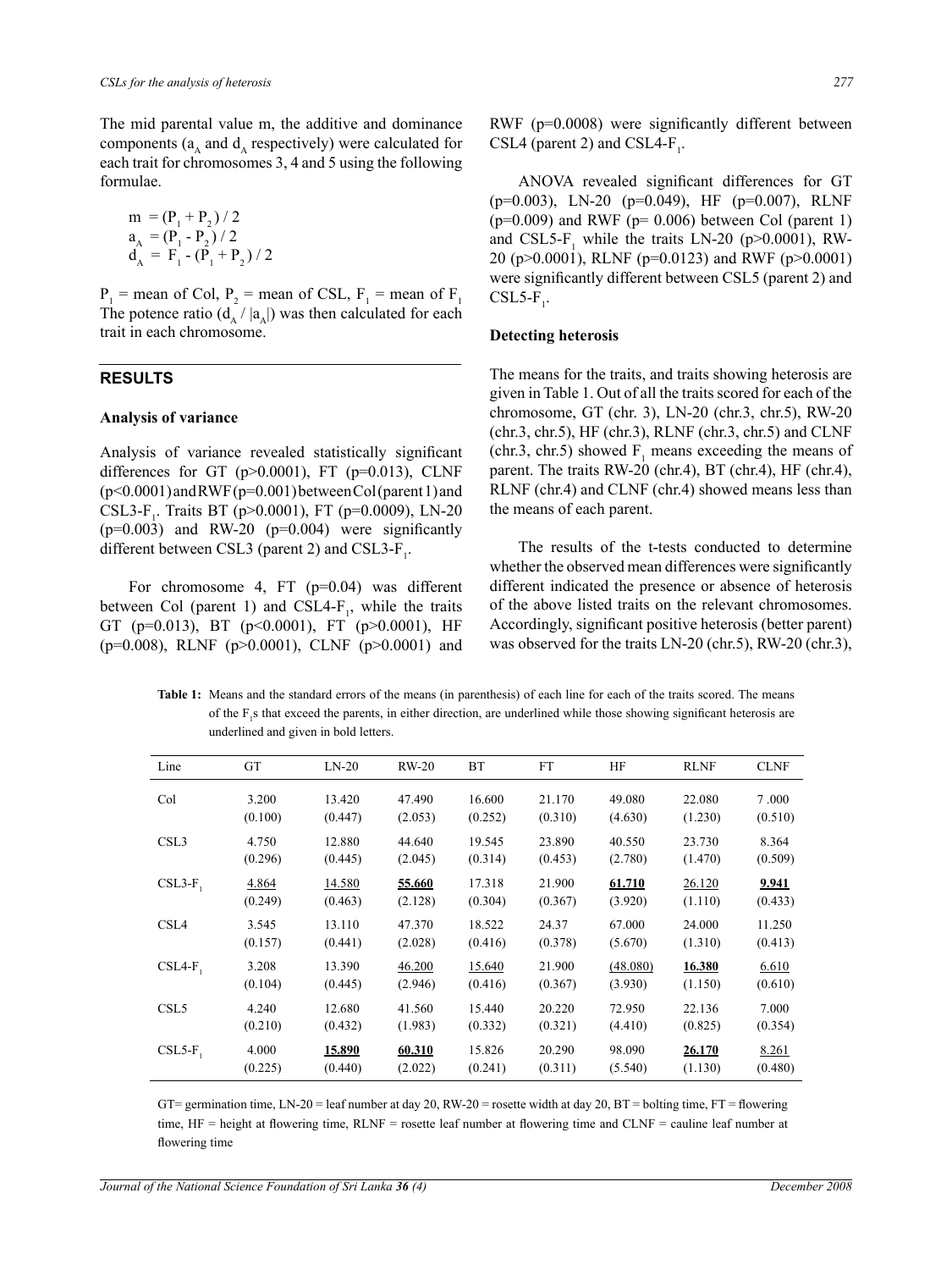RW-20 (chr.5), HF (chr.3), RLNF (chr.5) and CLNF (chr.3) while significant negative heterosis was observed for RLNF (chr.4).

#### **Bartlett's homogeneity test for variance**

Test for equal variance in chromosome three showed that the variation among the three populations (parent 01–Col, parent 02-CSL and  $F_1$ ) differed for germination time (p>0.0001) while for all the other traits the observed variation among the populations was uniform. The same was observed for the three populations in chromosome 4 (p for germination time =0.041). In chromosome 5, in addition to germination time  $(p=0.001)$ , the two traits leaf number (p>0.0001) and rosette width at day 20 (p>0.012) were observed to be significantly different while the variance in other traits was uniform.

#### **Genetic components of means and potence ratios**

The calculated genetic components of means and the potence ratios based on the three population means for each chromosome for each trait are presented in Table 2. The dominant genetic components of the means were greater than the additive genetic components of the mean for several traits indicating (pseudo) over-dominance when each chromosome is considered as a whole.

The dominant components of means were greater than the additive components of the means (in either direction) for the traits GT, LN-20, RW-20, HF, RLNF and CLNF in chromosome 3. This was true with the traits RW-20, BT, HF, RLNF, and CLNF in chromosome 4 and LN-20, RW-20, RLNF and CLNF in chromosome 5 but only significantly so for those underlined and bold.

### **Discussion and conclusion**

#### **Traits showing heterosis**

Significant positive heterosis was observed for trait LN-20 in chromosome 5, RW-20 in chromosomes 3 and 5, HF in chromosome 3, RLNF in chromosome 5 and CLNF in chromosome 3. Negative heterosis  $(F_1 \text{ mean lower})$ than the mean of lower parent) was observed for RLNF in chromosome 4.

Due to the non homogeneity of population variances for certain traits, heterosis has been confirmed only for RW-20, HF and CLNF in chromosome 3, RLNF in chromosome 4 and RLNF in chromosome 5.

 Identification of both positive and negative effects of heterosis on the same trait (RLNF) in different chromosomes was facilitated by the use of CSLs. If conventional hybrids were used, only the net effect of the different effects would have been noticed.

# **Inequality of population variances**

The three populations  $P_1$ ,  $P_2$  and  $F_1$  are all non segregating populations. Thus, there is no genetic parameter that contributes to the observed variation. Because all three generations are grown under the same environment the variability that is observed among the populations should

**Table 2:** The mid parental values, additive  $(a_{\lambda})$  and dominant  $(d_{\lambda})$  genetic components of means, and the potence ratio  $(d_A/a_A)$  for each trait in each chromosome

|                                             | <b>GT</b> | $LN-20$ | $RW-20$  | <b>BT</b> | <b>FT</b> | HF       | <b>RLNF</b> | <b>CLNF</b> |
|---------------------------------------------|-----------|---------|----------|-----------|-----------|----------|-------------|-------------|
| Chr.3                                       |           |         |          |           |           |          |             |             |
| m                                           | 3.985     | 13.150  | 46.065   | 18.075    | 22.530    | 44.815   | 22.905      | 7.682       |
| $a_A$                                       | $-0.775$  | 0.270   | 1.425    | $-1.473$  | $-1.360$  | 4.265    | $-0.825$    | $-0.682$    |
| $d_A$                                       | 0.889     | 1.430   | 9.595    | $-0.754$  | $-0.630$  | 16.895   | 3.215       | 2.259       |
| $d_A / a_A$                                 | 1.147     | 5.296   | 6.733    | $-0.512$  | $-0.460$  | 3.960    | 3.897       | 3.312       |
| Chr.4                                       |           |         |          |           |           |          |             |             |
| m                                           | 3.373     | 13.265  | 47.430   | 17.561    | 22.770    | 58.040   | 23.040      | 9.125       |
| $a_A$                                       | $-0.172$  | 0.155   | 0.060    | $-0.961$  | $-1.600$  | $-8.960$ | $-9.960$    | $-2.125$    |
| $\mathbf{d}_{\scriptscriptstyle\mathbf{A}}$ | $-0.165$  | 0.125   | $-1.230$ | $-1.921$  | $-1.325$  | $-9.960$ | $-6.660$    | $-6.465$    |
| $d_A/a_A$                                   | $-0.954$  | 0.806   | $-20.50$ | $-1.999$  | $-0.828$  | -1.112   | $-6938$     | $-3.042$    |
| Chr.5                                       |           |         |          |           |           |          |             |             |
| m                                           | 3.720     | 13.050  | 44.525   | 16.020    | 20.695    | 61.015   | 22.108      | 7.000       |
|                                             | $-0.520$  | 0.370   | 3.165    | 0.580     | 0.475     | $-11.94$ | $-0.028$    | 0.000       |
| $a_A^A$                                     | 0.280     | 2.840   | 15.785   | $-0.194$  | $-0.405$  | 7.075    | 4.062       | 1.261       |
| $d_A/a_A$                                   | 0.538     | 7.676   | 4.987    | $-4.653$  | $-0.853$  | 0.593    | 145.07      | n/a         |

GT= germination time, LN-20 = leaf number at day 20, RW-20 = rosette width at day 20,  $BT =$  bolting time,  $FT =$  flowering time,  $HF =$  height at flowering time,  $RLNF =$  rosette leaf number at flowering time and CLNF = cauline leaf number at flowering time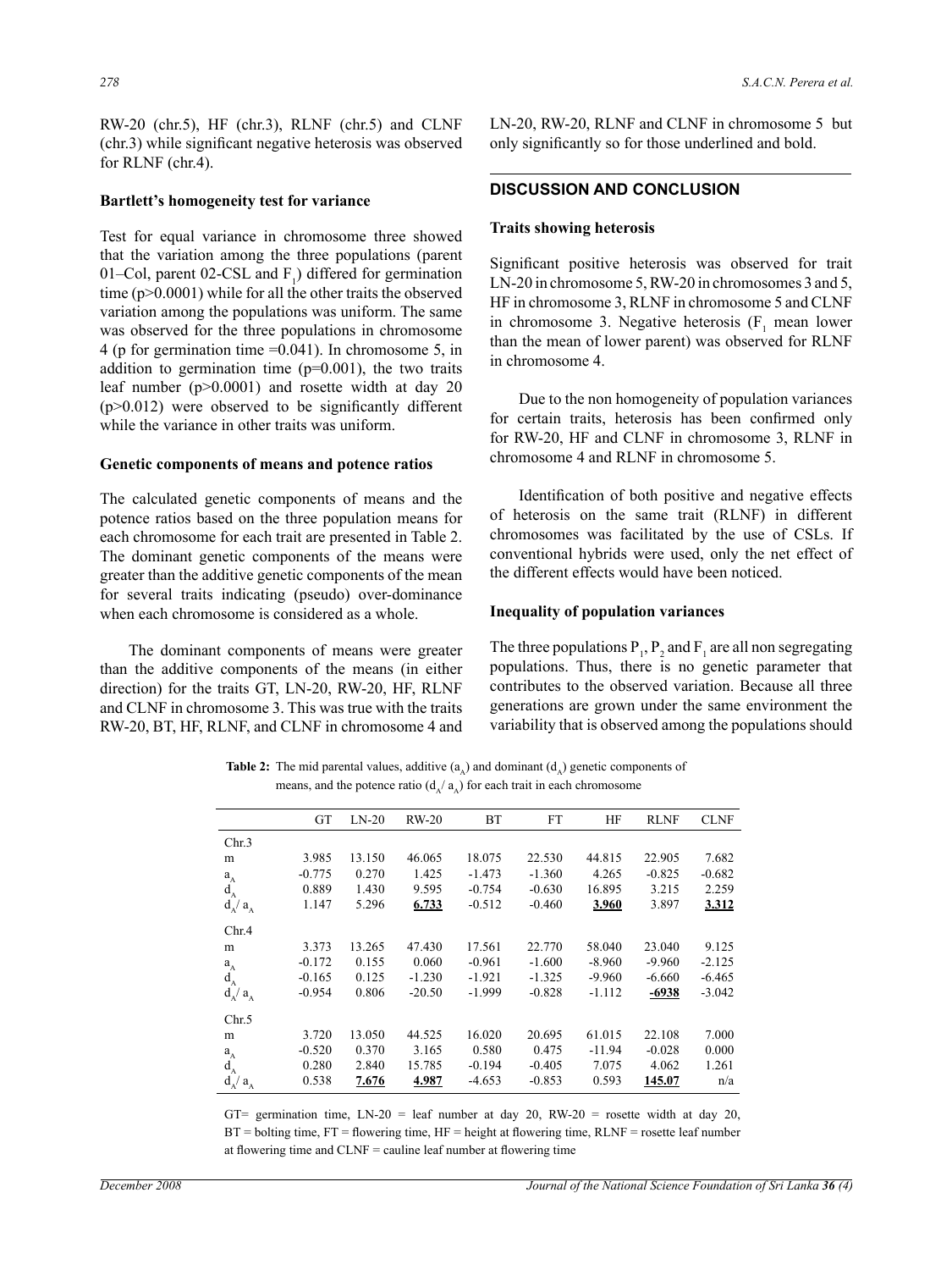be equal provided that there is no interaction between the genotypes and the environment. The non homogeneity of variance in germination time can be attributed to maternal effects rather than genotype environment interaction because germination time has been shown to have considerable maternal effects in *Arabidopsis*<sup>7</sup> . Inequality in variances has also been observed in populations of chromosome 5 for LN-20, RW-20 as well. Although no definitive conclusion can be drawn as to the reasons for this, genotype–environment interaction can be suggested as a reason. It is also noteworthy that this inequality in variances for these two additional traits has been observed only in chromosome 5.

# **Genetic components of the means and dominance/ potence ratios**

The additive and dominant components of the means help determining the presence or absence of dominance for the traits tested. Potence/dominance ratio gives an indication about the parent having the most dominant alleles and is, therefore, more potent in the cross. This ratio cannot be equated with the true dominance ratio that can be obtained only when dominance is unidirectional and there is complete association of alleles in the parents. Genetic variance based calculations would have been better in understanding the true genetic basis including epistasis. However, this study is limited to non segregating populations, thus preventing the deployment of such calculations. Consequently, the stated observations have been made on the observed values of potence ratio with increasing and decreasing effects of alleles. When considering the increasing and decreasing alleles also, this discussion is based on the net increase or decrease of all the responsible alleles present within the chromosome concerned.

Table 2 shows that when considering the increasing and decreasing effects of alleles, Col carried increasing alleles for LN20, RW-20 and HF while L*er* alleles had increasing effects on the traits BT and flowering related traits RLNF and CLNF in chromosome 3. Similarly the observation of the genetic components of the means and the potence ratio revealed that Col contained more dominant alleles in chromosome 3 for the traits LN-20. RW-20 and HF while, L*er* contained more dominant alleles for RLNF and CLNF.

In chromosome 4, Col alleles had increasing effect on traits LN-20, and RW-20 while L*er* alleles had increasing effects on traits BT, HF, RLNF and CLNF. The very highly negative potence ratio of RW-20 in chromosome 4 is attributed to the very narrow difference between the parental means. In addition, the potence ratio revealed

that L*er* contained more dominant alleles for the traits HF, RLNF and CLNF.

With regard to chromosome 5, Col alleles were increasing the trait in LN-20, RW-20, BT and FT and the potence ratio indicated that Col alleles were more dominant in traits LN-20, RW-20, BT. L*er* alleles were observed to be increasing the traits HF and RLNF in chromosome 05. The very high potence ratio for the trait RLNF in chromosome 05 was due to the very narrow difference in parental means.

Narrow parental means results in high potence ratios as shown in Table 2 for RLNF in chromosome 5. With respect to heterosis such instances mainly imply higher degree of gene dispersion in the parents. This points out the possibility of producing lines which outperform  $F_1$ by incorporating several increasing alleles dispersed in the parents, into lines developed by further cycles of breeding.

# **General comments**

A study including the populations for all the five chromosomes in *Arabidopsis* and more basic generations including segregating populations such as  $F_2$  and backcrosses would facilitate a comprehensive analysis on heterosis on each chromosome level which could later be added for the whole genome scale. The unavailability of any further basic generations beyond  $F_1$  prevented tests for determining the presence or absence of complicating factors such as epistasis. Hybrid vigour has been reported in *Arabidopsis* for height at flowering in a far more detailed study using sixteen basic generations of the same ecotypes Col and L*er*<sup>8</sup> . They had scored more or less the same traits but had reported the findings on a whole genome basis so that the results are not strictly comparable with the current study. In the current experiment we have observed heterosis for more traits but on an individual chromosome basis with a fewer number of generations. But, as the results of the current study indicate, there are positive and negative effects of different chromosomes on the same trait. The whole genome analysis will reveal the net effect of all the effects. This stresses the advantage of studying heterosis at a more micro level so that the breeding programmes can be designed to keep the desirable effects and eliminate the disadvantageous effects caused by the genes present in different chromosomal parts of the genome. The use of CSL in the study of heterosis helps investigating the phenomenon of hybrid vigour at a more micro level rather than the whole genome level. This would help in resolving so far unanswered questions about the genetic basis of heterosis.